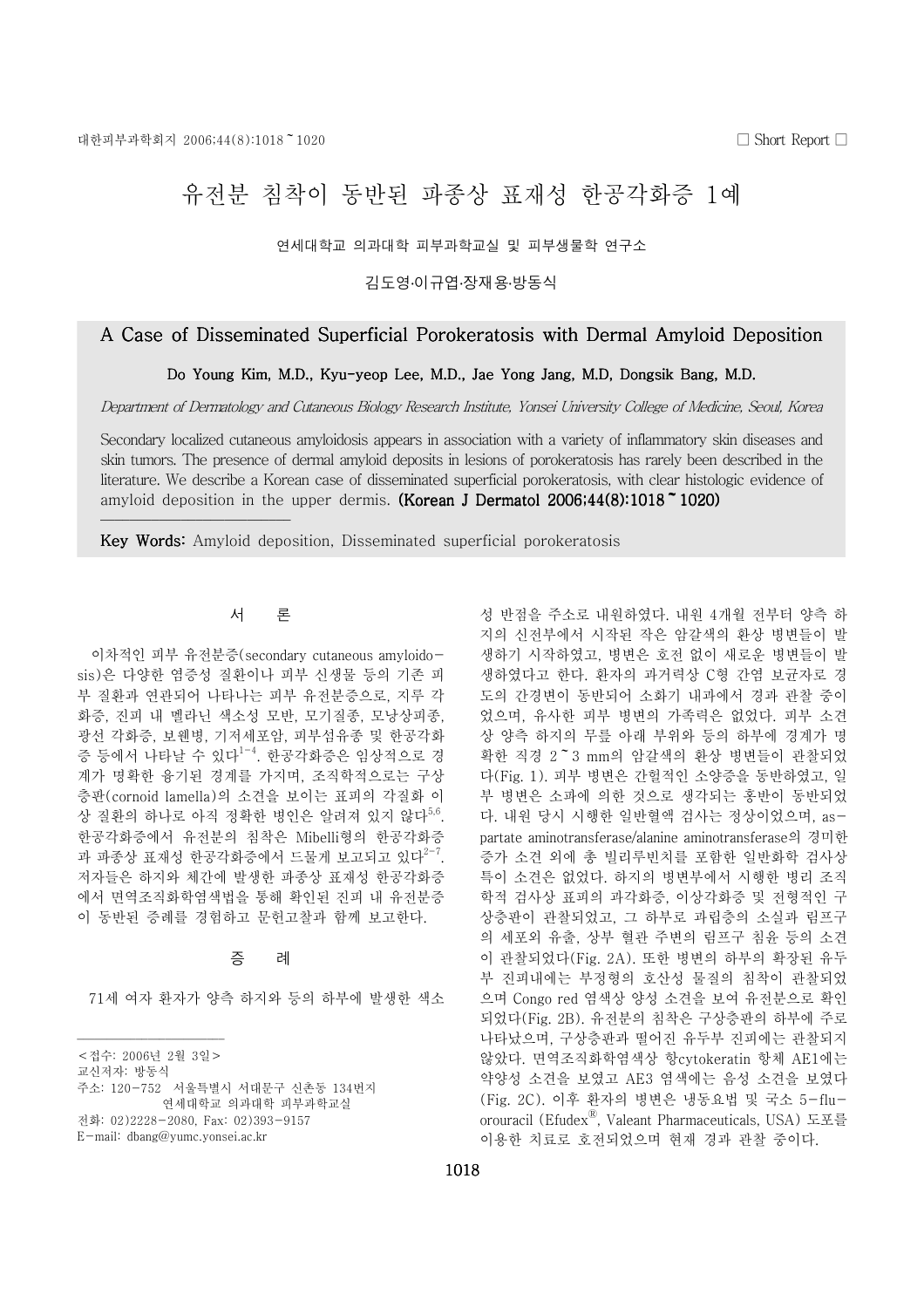고 찰

한공각화증은 1893년 Mibelli에 의해 처음으로 기술되었 으며, 임상적으로는 각질이 있는 융기된 변연부를 가진 위 축된 환상의 반 혹은 판을 특징으로 하며 조직학적으로 특 징적인 구상층판의 소견을 보이는 드문 질환이다. 임상적 인 형태와 분포에 따라서 크게 Mibelli형, 표재성 파종상 한공각화증, 선상형, 점상형 및 수장 족저 파종상 한공각화 증으로 구분한다<sup>8</sup>. 한공각화증의 원인과 발병기전은 아직 확실하지 않지만, 이상각화증을 보이는 병변 하부에 비정 상적인 각질세포의 클론(clone)이 비정상적인 각질화를 유 발시키고 이러한 변화가 점차 확산되어 함입을 일으키는 것이라는 것이 널리 통용되는 설이다.

표재성 파종상 한공각화증은 일반적으로 다른 아형의 한공각화증과 마찬가지로 유전성 피부 질환으로 생각되나, 기존 보고에 의하면 다른 내과적 혹은 피부과적 질환과 연 관되어 나타나기도 한다. 주로 면역억제 환자에서나 장기 이식 후 면역억제제 투약과 관련되어 나타나기도 하며, 광 선 요법이나 psolaren-UVA 광화학 요법을 받은 경우나 특



Fig. 1. Multiple, well defined,  $2 \tilde{\ } 3 \text{ mm}$  sized, brownish annular lesions on lower leg





Fig. 2. (A) Cornoid lamella and deposition of eosinophilc amorphous materials in the papillary dermis ( $H&E, \times 200$ ). (B) Amyloid deposition in the papillary dermis, especially evident under cornoid lamella (Congo red, ×200). (C) Weakly positively stained dermal amyloid deposits on immunostaining using monoclonal antibody to cytokeratin AE1  $(AE1, \times 200)$ .